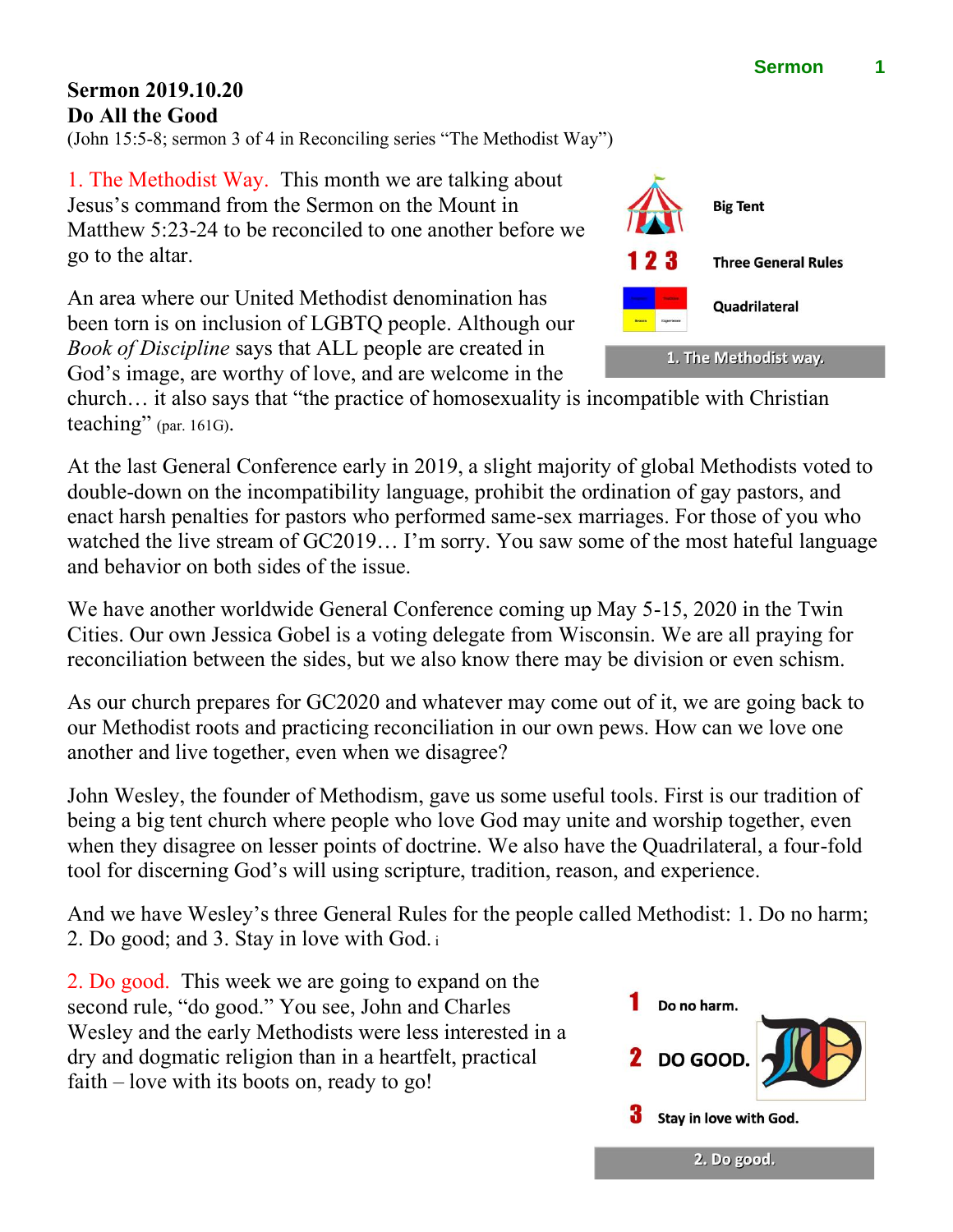John Wesley expanded the second rule into an entire system. He's rather famous for it! Wesley's rule is printed on the front of the bulletin. Let's say it together:

**Do all the good you can / By all the means you can / In all the ways you can / In all the places you can / At all the times you can / To all the people you can / As long as every you can!**



Consequently, the Methodists engaged in missions to an unusual degree – visiting the prisoners, caring for the sick, educating children, and helping to lift poor people out of poverty. John Wesley, an Oxford professor and Anglican priest, was by nature a scholarly man of books. But he experienced heart-warming faith when he put his knowledge and beliefs into action.

Consequently, the United Methodist Church has a heritage of vital mission and outreach. In Africa, we built the first pan-African college, Africa University, as a place where Methodists from across the continent can come to develop leadership skills and friendships, bringing peace to war-torn countries. Here in Wisconsin, we sponsor retirements home, adoption agencies, and college ministries.

Vital missional outreach – "serving in all the ways we can," to quote our vision – is at the core of Onalaska UMC as well. We feed a hundred or more people at our community dinner every month. Our own Harvey Witzenberg helped organize the Coulee Hunger Walk last weekend, which raised over \$14,000 for La Crosse area food pantries. We send off *at least* three mission teams every year to do good work around the US and sometimes overseas.

3. The fruit test. This is entirely in keeping with Jesus' teaching. In our reading from John 15:5-8 today, Jesus uses the analogy of a grape vine. Jesus describes himself as the strong and vital vine, the roots and trunk that nourish and connect us. We are the branches, charged with bearing fruit. If we get cut off from Christ, we are dry and useless deadwood. But if we are connected firmly to Christ and one another, we bear bountiful fruit.



Fruitfulness is an essential test of Christian faith. Jesus says, "My Father is glorified by this, that you bear much fruit and become my disciples" (15:8). This is how we know we are disciples, when we bear fruit. This is how the world knows we are disciples, when we bear fruit.

And this is how we know when God is doing a new thing – when it bears fruit. Remember the Wesleyan Quadrilateral, our four-part tool for interepretation and reinterpretation of faith and scripture? The four parts are scripture, tradition, reason, and *experience*. Experience is the fruit test – have we seen this faith bearing fruit?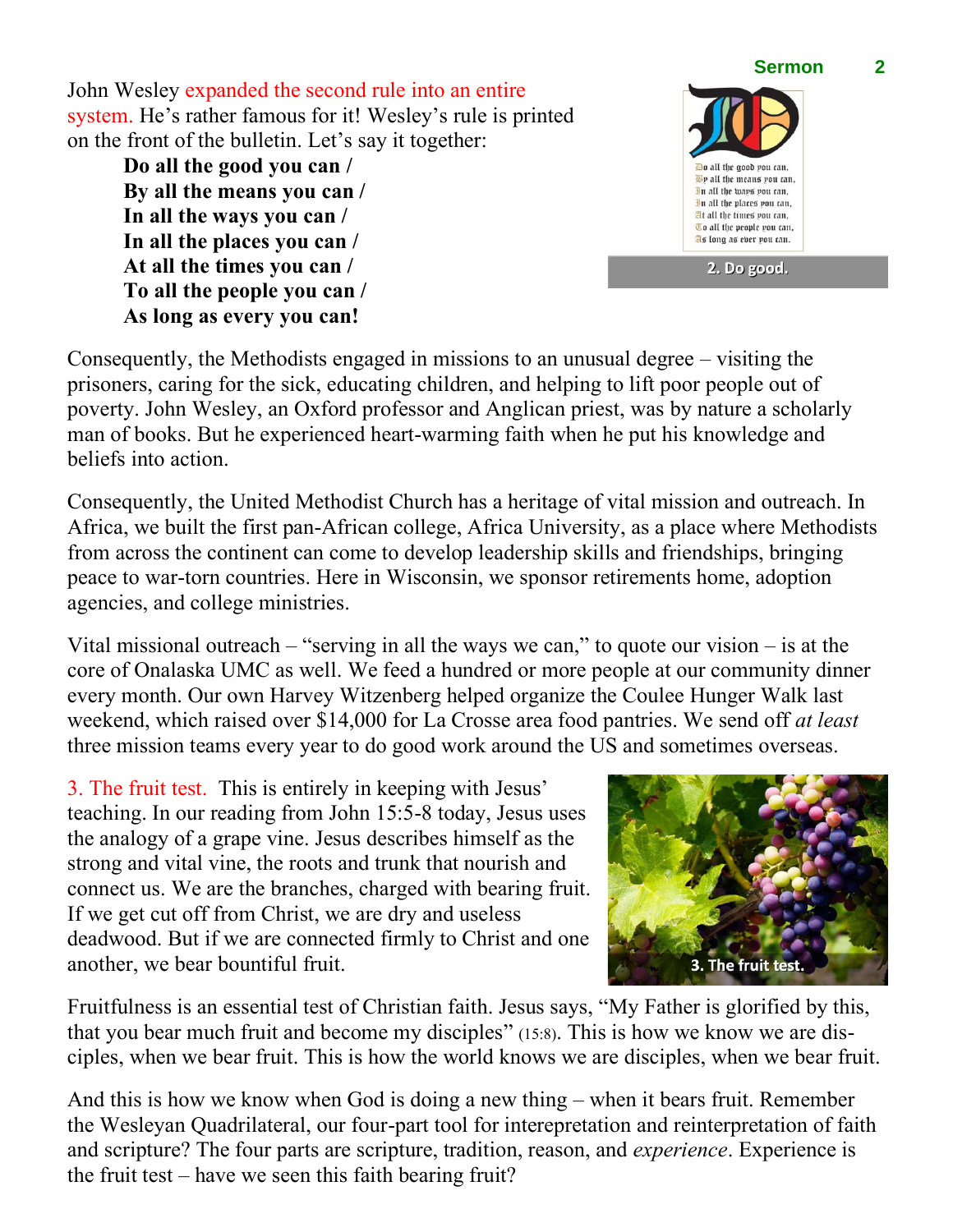The experience of fruitfulness is what led the early church to set aside the Old Testament scriptural bans on Gentiles, specifically the requirement for circumcision and dietary restrictions against pork.

Let me digress for a moment and share a joke… A Catholic priest, a Baptist pastor, and a Jewish rabbi were having an argument over whose religion was best at making new converts. So they decided to have a contest. This being the north woods of Wisconsin, they would each go out into the woods and try to convert a bear.

When they got together the next week, the Catholic priest was scratched and bruised. They asked, "What happened?" He said, "Well, I found a bear in the woods and began to tell him about all the blessed saints. The bear cuffed me and knocked me down, so I sprinkled him with holy water and taught him his rosary, and now we've got a good Catholic bear."

The Baptist pastor was next. His head was bandaged, and his arm was in a sling, and he needed crutches to walk. "What happened to you?" they asked. He said, "Well, I went out the in the wood an' found me a bar, and I began to preach at him what a sorry bar he was, and how he was goin' to hell unless he straightened up. That bar jumped on me and began to chewin' on me, and as we was wrasslin' around I flipped him into a creek and baptized him, and now we got us a good Baptist bar."

The Jewish rabbi was in bad shape. He was in a wheelchair, in a full body cast with an IV. They asked him, "What happened to you?" And the rabbi answered, "Well, in hindsight, circumcision wasn't the best place to start." …

Sorry. Now, back to our regularly scheduled sermon: In Acts 10, the apostle Peter is sent by Jesus to a pagan household where they don't practice those hallmarks of correct Jews, circumcision and dietary purity. But when the Roman centurion Cornelius and his household – men, women, children, servants – hear about Jesus, they become believers and show clear evidence of the Holy Spirit.

The apostle Paul has similar experiences with fruitful ministry among the Gentiles, and in Acts 15 Peter and Paul testify before the Jerusalem Council – the General Conference of its day – what they have seen. The Council, based on the fruit test of seeing the Holy Spirit at work, decides to set aside some of the Old Testament holiness laws and welcome the new Gentile Christians. (That's good news for us, by the way  $-$  just about everyone here this morning is a Gentile who enjoys a good ham sandwich!)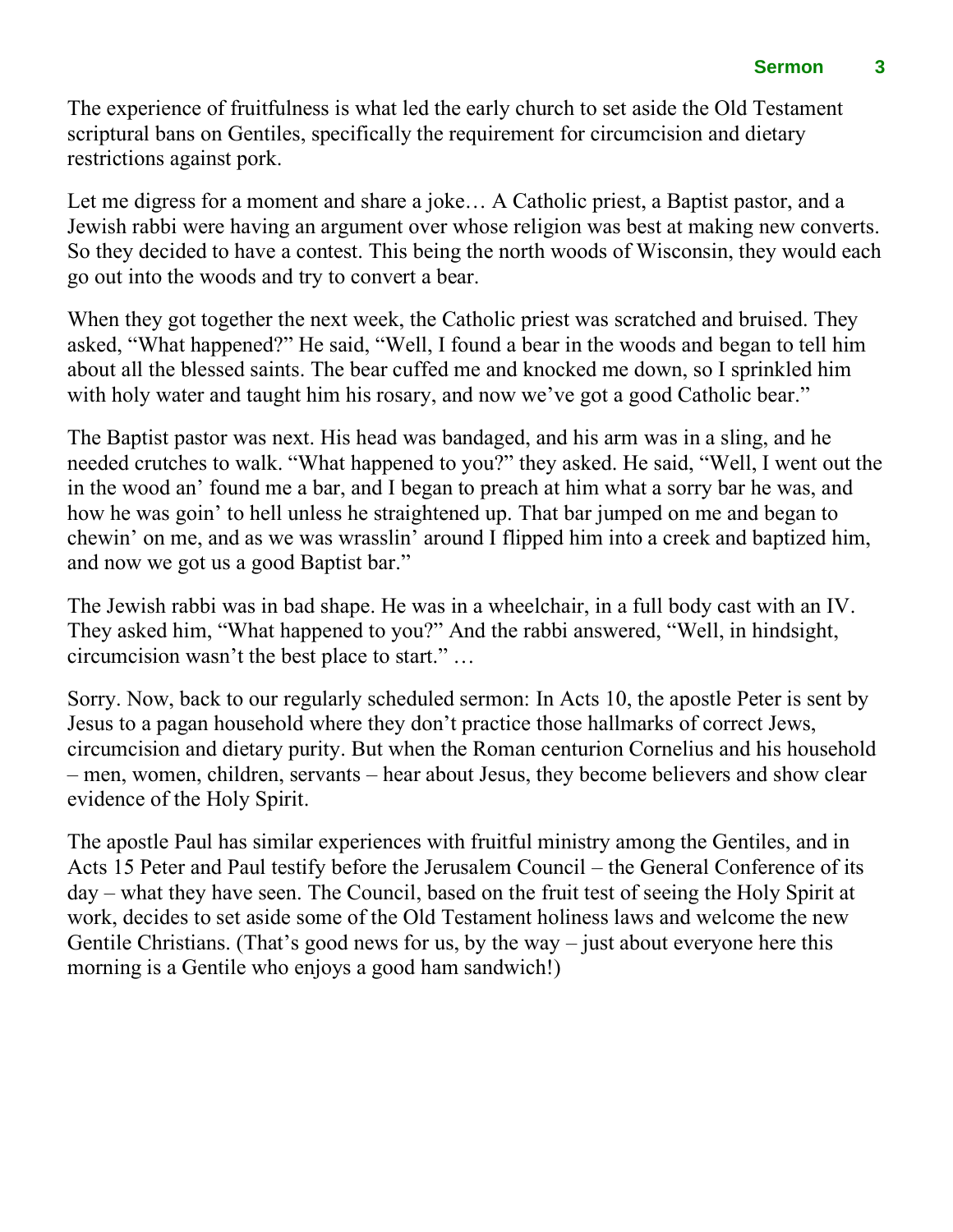4. Biblical fruit. Last week we talked about the gotcha scriptures, the six verses out of  $31,000+$  in the bible that seem to prohibit homosexuality. They are listed in the flyer, "What does the Bible Say About LGBTQ Christians," available in the lobby. Some of these verses are part of the Old Testament holiness codes that also contains sections set aside by the Jerusalem Council and others over the years. Many scholars and interpreters now believe that others of these verses are referring, not to loving monogamous same-



sex marriage, but to sinful and harmful practices like child and sexual abuse, rape, idolatry, and promiscuity.

But does the Bible contain any positive examples of LGBTQ people whose lives are fruitbearing? Some scholars believe it does. For instance, King David, one of the heroes of the Old Testament, had a relationship with Jonathan early in his life. When Jonathan dies, David laments, "I am distressed for you, my brother Jonathan; greatly beloved were you to me; your love to me was wonderful, passing the love of women" (2 Samuel 1:26).

Or in Luke 7:1-10, a pagan centurion sends for Jesus to heal a beloved servant, saying, "Only speak the word, and let my servant be healed." The Greek word  $\pi\alpha\tilde{\iota}$ , translated "servant," was sometimes used of a male sexual companion. Jesus does not condemn the relationship but instead commends the centurion's faith and heals the servant.

In Acts 8:26-40, the Holy Spirit sends Philip down the road to Gaza, where he encounters an Ethiopian eunuch and tells him about Jesus. Eunuchs, men who had been castrated for high government service, were seen as sexually "other" by Jews. Yet this eunuch comes to faith in Christ and says, "Look, here is water! What is to prevent me from being baptized?" (Acts 8:36). Philip gladly baptizes this social outcast who doesn't fit the sexual norm.

These scriptures, by the way, are also listed in the "What does the Bible Say" flyer. In each case, the evidence of fruit – faith in Christ evidenced in word and deed – suggests that God has a place for LGBTQ people in the church.

5. Fruit in the family. That has been my experience, as well. Some of you know that my wife is the oldest of three sisters. They come from a long line of Lutherans and people of faith, and it has rubbed off. Anna-Lisa is a pastor in the United Methodist Church, her middle sister Alycia is a pastor in the Metropolitan Community Church, and the youngest sister is married to a Missouri Synod Lutheran pastor serving in Hong Kong.



When Alycia came out, it caused a family rift. The youngest sister condemned Alycia as a practicing homosexual based on the "gotcha" scriptures; Alycia responded by condemning the youngest sister as being too judgmental. For a few years, those sisters would not talk to each other – only to Anna-Lisa and I, the "Methodist middle."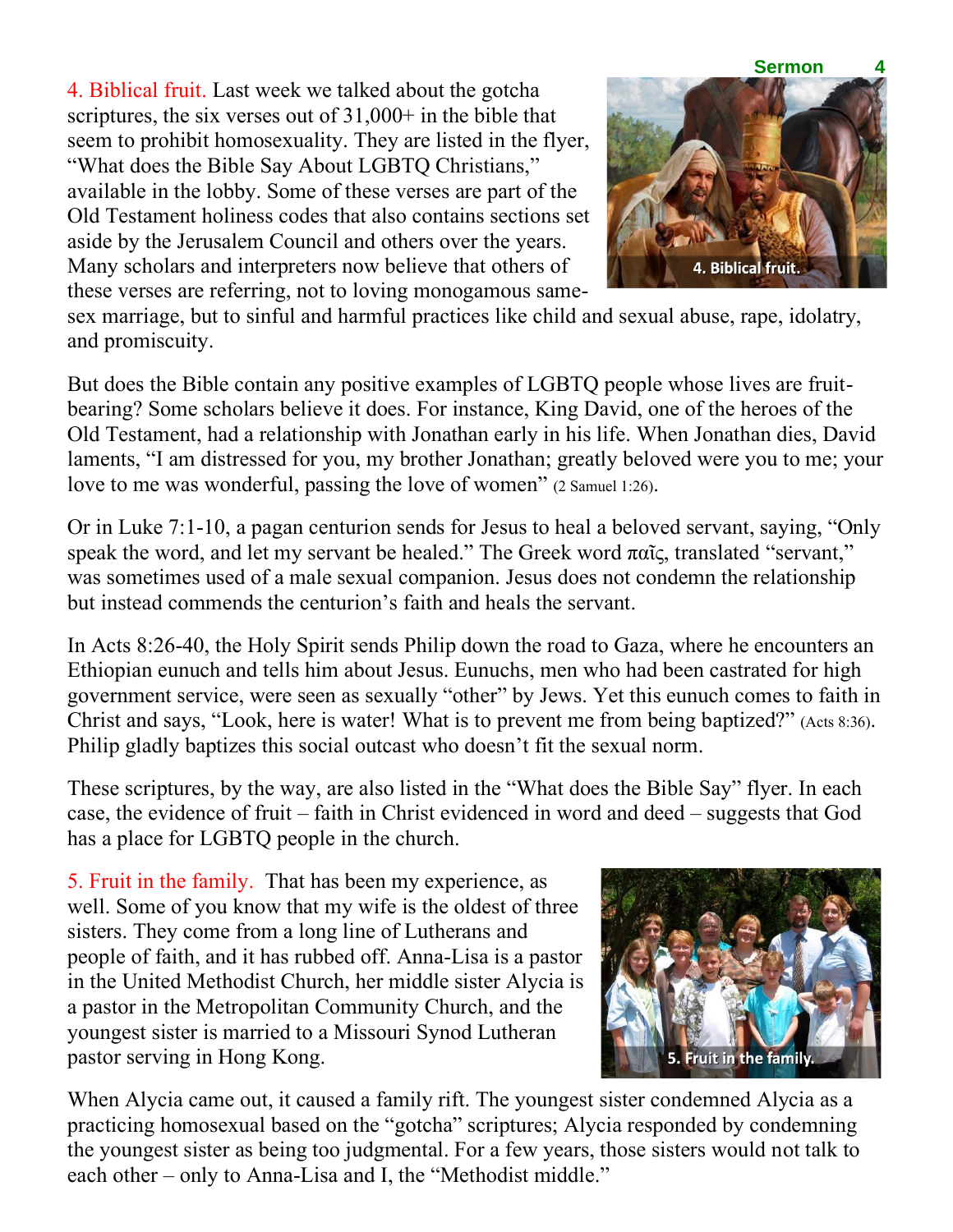When Alycia married Judy, we went to the wedding in Texas. The youngest sister and her family did not. That hurt… When we all went to a family reunion at a Christian camp, Alycia and her family had to stay off-site. That hurt too… I am happy to say the sisters have since reconciled, setting aside their theological differences in favor of loving one another.

The Metropolitan Community Church (or MCC) that Alycia serves was founded in 1968, the same year as the United Methodist Church, as a specifically LGBTQaffirming denomination. They are making disciples of Jesus Christ for the transformation of the world, bearing fruit just like we are. Alycia has a fruitful ministry which God has blessed.

I have seen two beautiful things when we worship with

Alycia in the MCC. One is that they really expand upon the time of joys, celebrating anniversaries. We watched loving couples announce their  $5<sub>th</sub>$ ,  $10<sub>th</sub>$ , even  $50<sub>th</sub>$  anniversaries. Especially when society has until very recently said that same-sex couples can't be married, these witnesses of faithful, fruitful, loving, life-long commitments made before God are amazing testimonies.

Another is that when the MCC serves communion, family groups come up together and serve each other. Spouses, grandparents, children – both heterosexual and homosexual couples – lovingly share the bread and cup, the body and blood of Christ, humbly serving each other. It is beautiful… and is the inspiration for our Maundy Thursday practice of family communion here at Onalaska UMC.

In 2010, Anna-Lisa and I took a family vacation to Colorado. Little did we realize that Alycia was going to be installed as the pastor of the Pikes Peak MCC while we were out there. During the installation service, visiting pastors were invited to lay hands on Alycia and pray for the blessing of the Holy Spirit in her ministry. It is one of the humbling highlights of my ministry that she allowed me – welcomed me! – a pastor from the not-quite-affirming United Methodist Church, to be part of that service.

6. Fruitful mission. God is clearly moving in the LGBTQ community, bearing fruit in faithful lives. But in the United Methodist Church, we haven't quite fully embraced this movement of the Holy Spirit. So, friends, how can we at Onalaska United Methodist Church welcome and acknowledge the fruitful ministry of our LGBTQ sisters and brothers?

This reconciling process is part of the conversation. We already have gifted LGBTQ members amongst us who share their gifts as musicians, teachers, leaders, and, in the case of Ruth Hallstead, potential pastors. But they have not always felt safe being open about who

6. Fruiful mission.





## **Sermon 5**